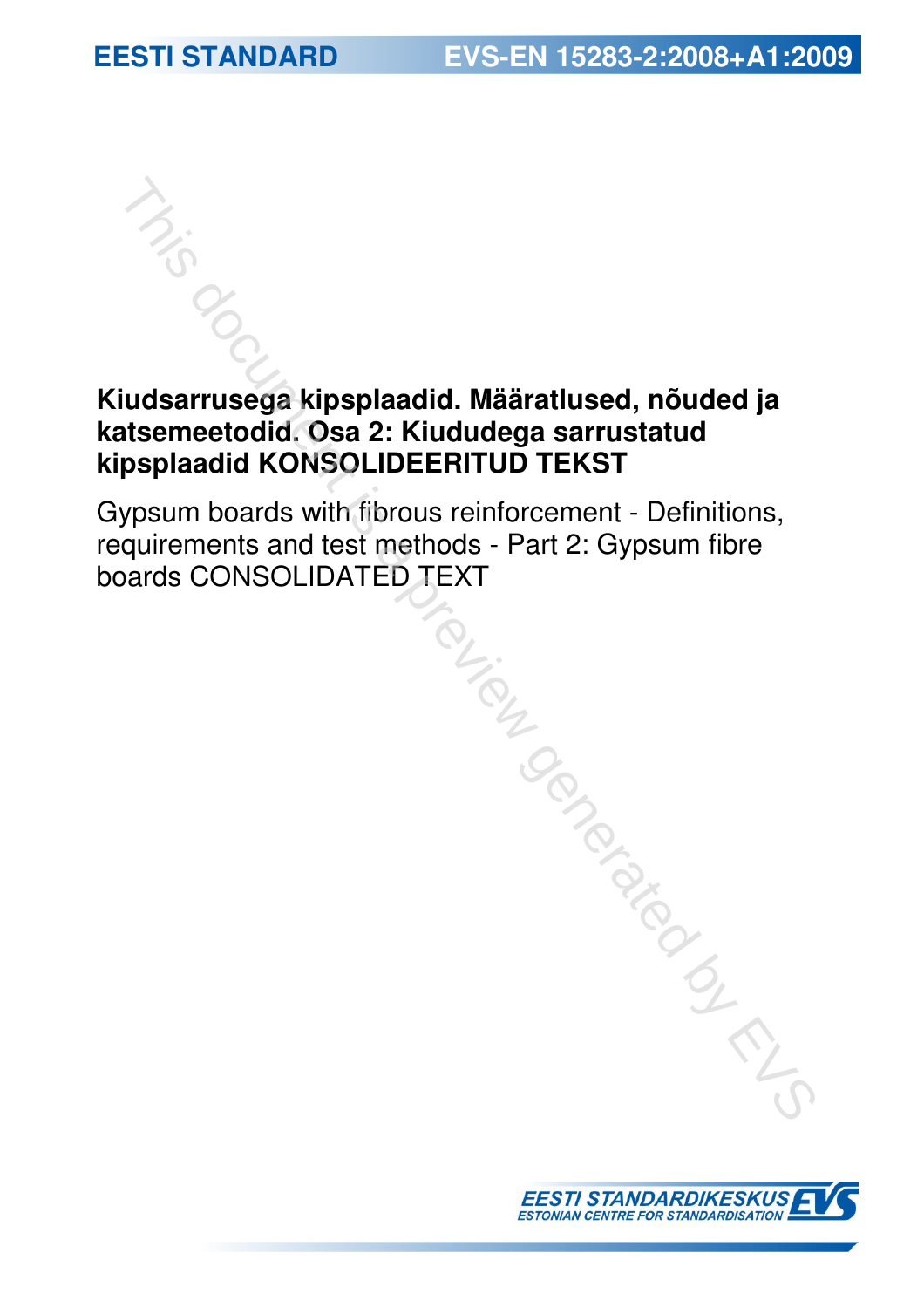# **EESTI STANDARDI EESSÕNA NATIONAL FOREWORD**

| Käesolev Eesti standard EVS-EN 15283-<br>2:2008+A1:2009 sisaldab Euroopa standardi<br>EN 15283-2:2008+A1:2009 ingliskeelset teksti.                  | This Estonian standard EVS-EN 15283-<br>2:2008+A1:2009 consists of the English text of<br>the European standard EN 15283-<br>2:2008+A1:2009.                                                                                                 |
|------------------------------------------------------------------------------------------------------------------------------------------------------|----------------------------------------------------------------------------------------------------------------------------------------------------------------------------------------------------------------------------------------------|
| Standard on kinnitatud Eesti Standardikeskuse<br>30.10.2009 käskkirjaga ja jõustub sellekohase<br>teate avaldamisel EVS Teatajas.                    | This standard is ratified with the order of<br>Estonian Centre for Standardisation dated<br>30.10.2009 and is endorsed with the notification<br>published in the official bulletin of the Estonian<br>national standardisation organisation. |
| Euroopa standardimisorganisatsioonide poolt<br>rahvuslikele liikmetele Euroopa standardi teksti<br>kättesaadavaks tegemise kuupäev on<br>18.08.2009. | Date of Availability of the European standard text<br>18.08.2009.                                                                                                                                                                            |
| Standard on kättesaadav Eesti<br>standardiorganisatsioonist.                                                                                         | The standard is available from Estonian<br>standardisation organisation.                                                                                                                                                                     |
| ICS 01.040.91, 91.100.10<br>Standardite reprodutseerimis- ja levitamisõigus kuulub Eesti Standardikeskusele                                          | <b>PROCESS</b>                                                                                                                                                                                                                               |
| Andmete paljundamine, taastekitamine, kopeerimine, salvestamine elektroonilisse süsteemi või edastamine ükskõik millises vormis või                  |                                                                                                                                                                                                                                              |

Andmete paljundamine, taastekitamine, kopeerimine, salvestamine elektroonilisse süsteemi või edastamine ükskõik millises vormis või millisel teel on keelatud ilma Eesti Standardikeskuse poolt antud kirjaliku loata.

Kui Teil on küsimusi standardite autorikaitse kohta, palun võtke ühendust Eesti Standardikeskusega: Aru 10 Tallinn 10317 Eesti; www.evs.ee; Telefon: 605 5050; E-post: info@evs.ee

### **Right to reproduce and distribute Estonian Standards belongs to the Estonian Centre for Standardisation**

No part of this publication may be reproduced or utilized in any form or by any means, electronic or mechanical, including photocopying, without permission in writing from Estonian Centre for Standardisation.

If you have any questions about standards copyright, please contact Estonian Centre for Standardisation: Aru str 10 Tallinn 10317 Estonia; www.evs.ee; Phone: +372 605 5050; E-mail: info@evs.ee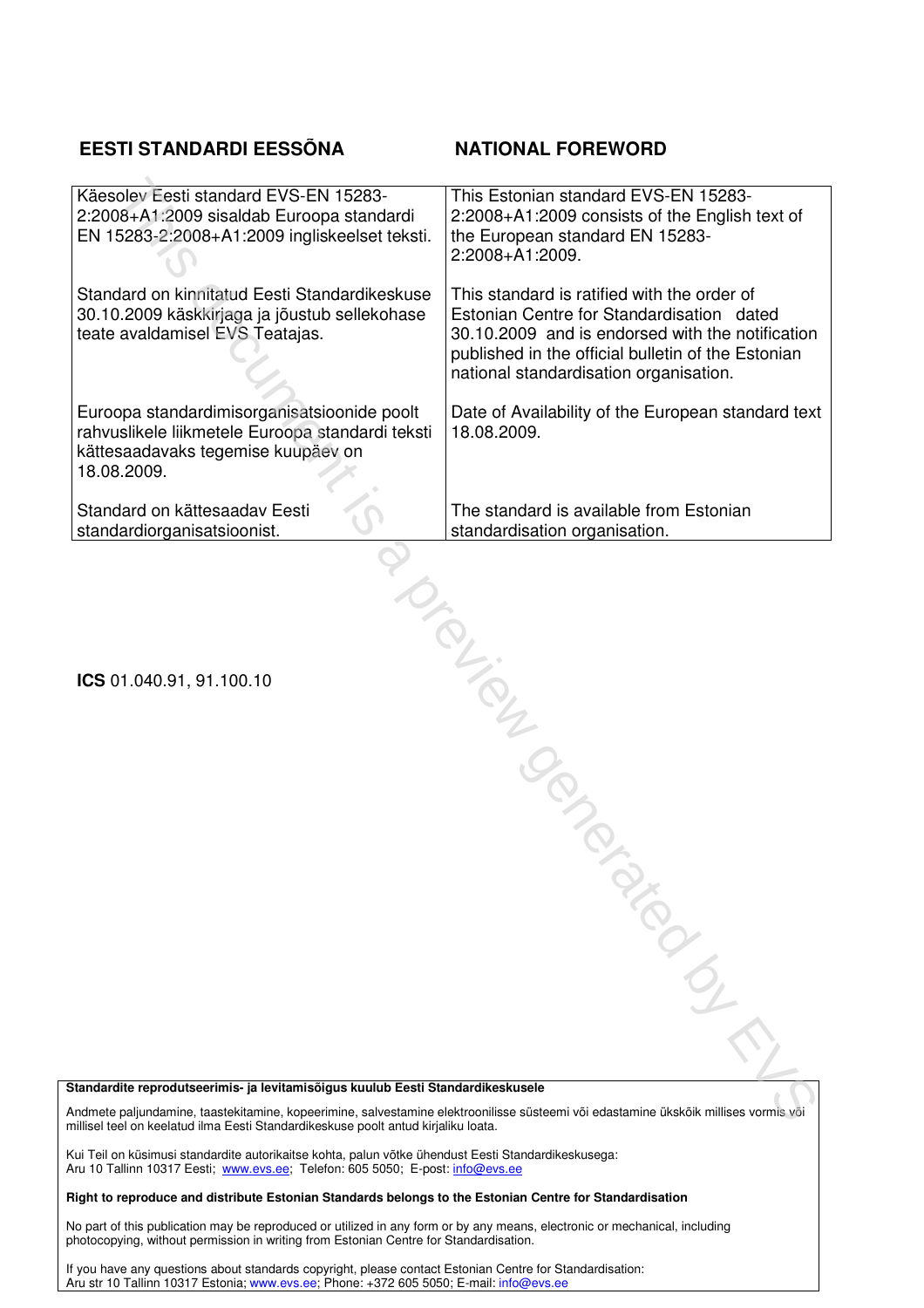# EUROPEAN STANDARD NORME EUROPÉENNE

EUROPÄISCHE NORM

# **EN 15283-2:2008+A1**

August 2009

ICS 01.040.91; 91.100.10 Supersedes EN 15283-2:2008

English Version

# Gypsum boards with fibrous reinforcement - Definitions, requirements and test methods - Part 2: Gypsum fibre boards

Plaques de plâtre armées de fibres - Définitions, spécifications et méthodes d'essai - Partie 2: Plaques de plâtre fibrées

 Faserverstärkte Gipsplatten - Begriffe, Anforderungen und Prüfverfahren - Teil 2: Gipsfaserplatten

This European Standard was approved by CEN on 28 December 2007 and includes Amendment 1 approved by CEN on 20 July 2009.

CEN members are bound to comply with the CEN/CENELEC Internal Regulations which stipulate the conditions for giving this European Standard the status of a national standard without any alteration. Up-to-date lists and bibliographical references concerning such national standards may be obtained on application to the CEN Management Centre or to any CEN member.

This European Standard exists in three official versions (English, French, German). A version in any other language made by translation under the responsibility of a CEN member into its own language and notified to the CEN Management Centre has the same status as the official versions.

CEN members are the national standards bodies of Austria, Belgium, Bulgaria, Cyprus, Czech Republic, Denmark, Estonia, Finland, France, Germany, Greece, Hungary, Iceland, Ireland, Italy, Latvia, Lithuania, Luxembourg, Malta, Netherlands, Norway, Poland, Portugal, Romania, Slovakia, Slovenia, Spain, Sweden, Switzerland and United Kingdom.



EUROPEAN COMMITTEE FOR STANDARDIZATION COMITÉ EUROPÉEN DE NORMALISATION EUROPÄISCHES KOMITEE FÜR NORMUNG Tangand Manuscript

**Management Centre: Avenue Marnix 17, B-1000 Brussels**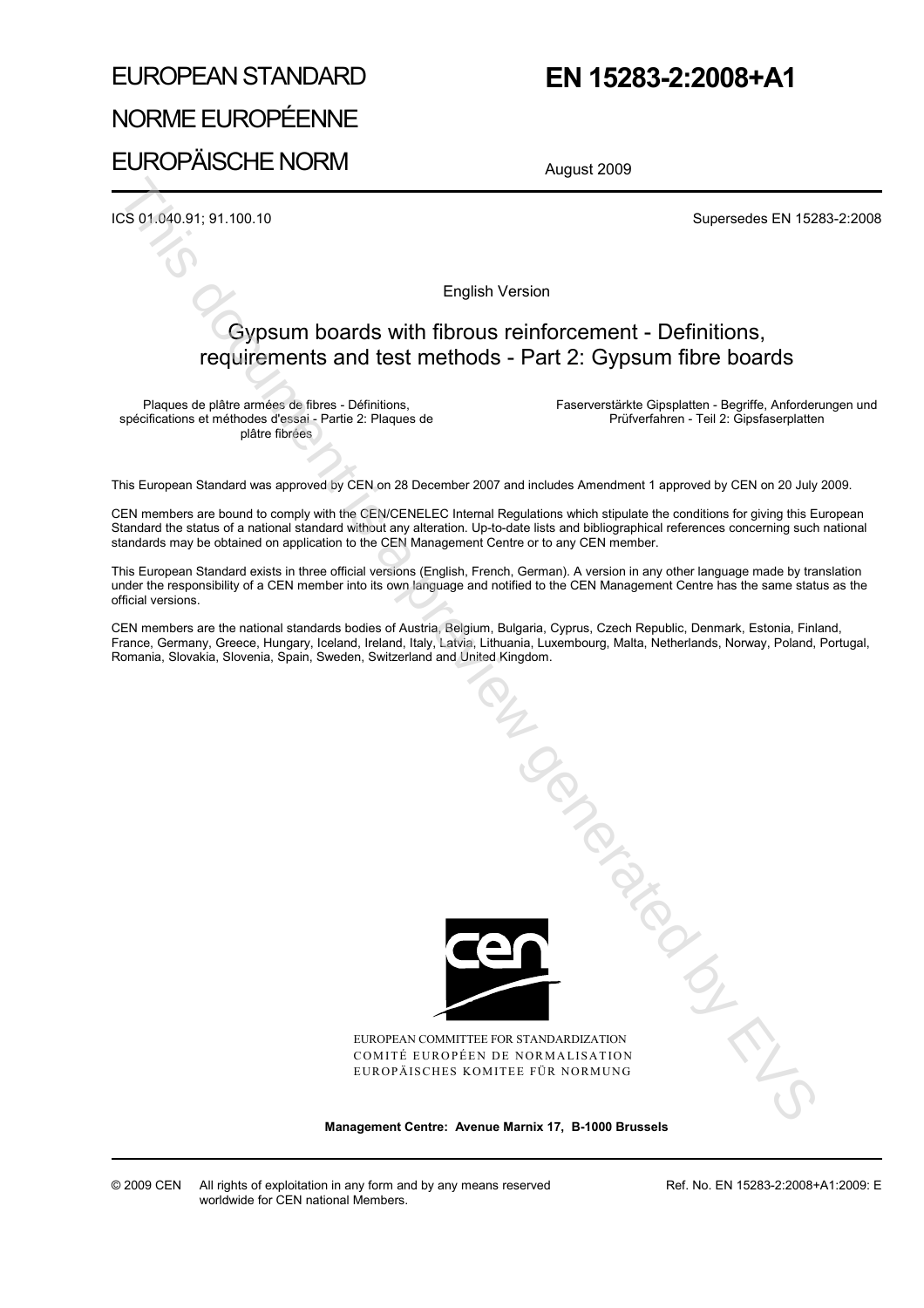# Contents

| 1              |                                                                                         |  |
|----------------|-----------------------------------------------------------------------------------------|--|
| $\mathbf{2}$   |                                                                                         |  |
| 3              |                                                                                         |  |
| 4              |                                                                                         |  |
| 4.1<br>4.2     |                                                                                         |  |
| 4.3            |                                                                                         |  |
| 4.4            | Water vapour permeability / water vapour resistance (expressed as water vapour          |  |
|                |                                                                                         |  |
| 4.5            |                                                                                         |  |
| 4.6            |                                                                                         |  |
| 4.7            |                                                                                         |  |
| 4.8            | Additional requirements for gypsum fibre boards with reduced surface water absorption   |  |
|                |                                                                                         |  |
| 4.9            | Additional requirements for gypsum fibre boards with reduced water absorption rate type |  |
|                |                                                                                         |  |
| 4.10           | Additional requirements for gypsum fibre boards with enhanced density type GF-D 13      |  |
| 4.11           | Additional requirements for gypsum fibre boards with enhanced surface hardness          |  |
|                |                                                                                         |  |
| 4.12           |                                                                                         |  |
| 5              |                                                                                         |  |
| 5.1            |                                                                                         |  |
| 5.2            |                                                                                         |  |
| 5.3            |                                                                                         |  |
| 5.4            |                                                                                         |  |
| 5.5            |                                                                                         |  |
| 5.6            |                                                                                         |  |
| 5.7            |                                                                                         |  |
| 5.8            |                                                                                         |  |
| 5.9            |                                                                                         |  |
| 5.10           |                                                                                         |  |
| 5.11           |                                                                                         |  |
| 5.12           | Determination of shear strength (strength of board/substructure connection)  26         |  |
| 6              | the contract of the contract of the contract of the contract of the contract of         |  |
| 6.1            |                                                                                         |  |
| 6.2            |                                                                                         |  |
| 6.3            |                                                                                         |  |
|                |                                                                                         |  |
| $\overline{7}$ |                                                                                         |  |
| 8              |                                                                                         |  |
|                |                                                                                         |  |
| A.1            |                                                                                         |  |
| A.2            |                                                                                         |  |
|                | Annex B (normative) Mounting and fixing for testing according to EN 13823 (SBI) 32      |  |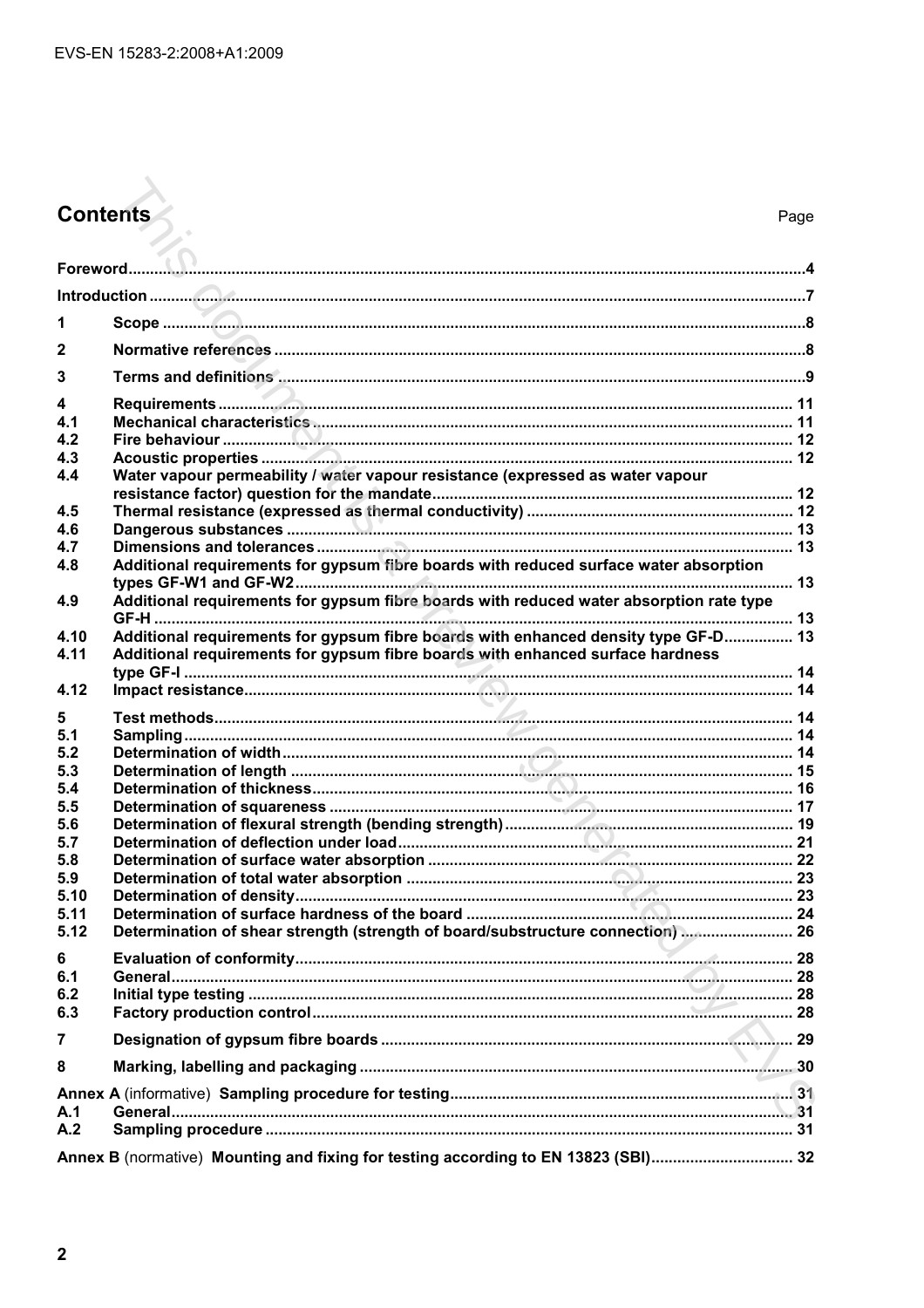| Annex ZA (informative) Clauses of this European Standard addressing the provisions of EU |  |
|------------------------------------------------------------------------------------------|--|
| ZA.1                                                                                     |  |
| ZA.2                                                                                     |  |
| ZA.3                                                                                     |  |
|                                                                                          |  |
|                                                                                          |  |
|                                                                                          |  |
| IDONNA DONNA                                                                             |  |
|                                                                                          |  |
|                                                                                          |  |
|                                                                                          |  |
|                                                                                          |  |
|                                                                                          |  |
|                                                                                          |  |
|                                                                                          |  |
|                                                                                          |  |
|                                                                                          |  |
|                                                                                          |  |
|                                                                                          |  |
|                                                                                          |  |
|                                                                                          |  |
|                                                                                          |  |
|                                                                                          |  |
|                                                                                          |  |
|                                                                                          |  |
|                                                                                          |  |
|                                                                                          |  |
|                                                                                          |  |
|                                                                                          |  |
|                                                                                          |  |
|                                                                                          |  |
|                                                                                          |  |
|                                                                                          |  |
|                                                                                          |  |
|                                                                                          |  |
|                                                                                          |  |
|                                                                                          |  |
|                                                                                          |  |
| TON BIGINAL                                                                              |  |
|                                                                                          |  |
|                                                                                          |  |
|                                                                                          |  |
|                                                                                          |  |
|                                                                                          |  |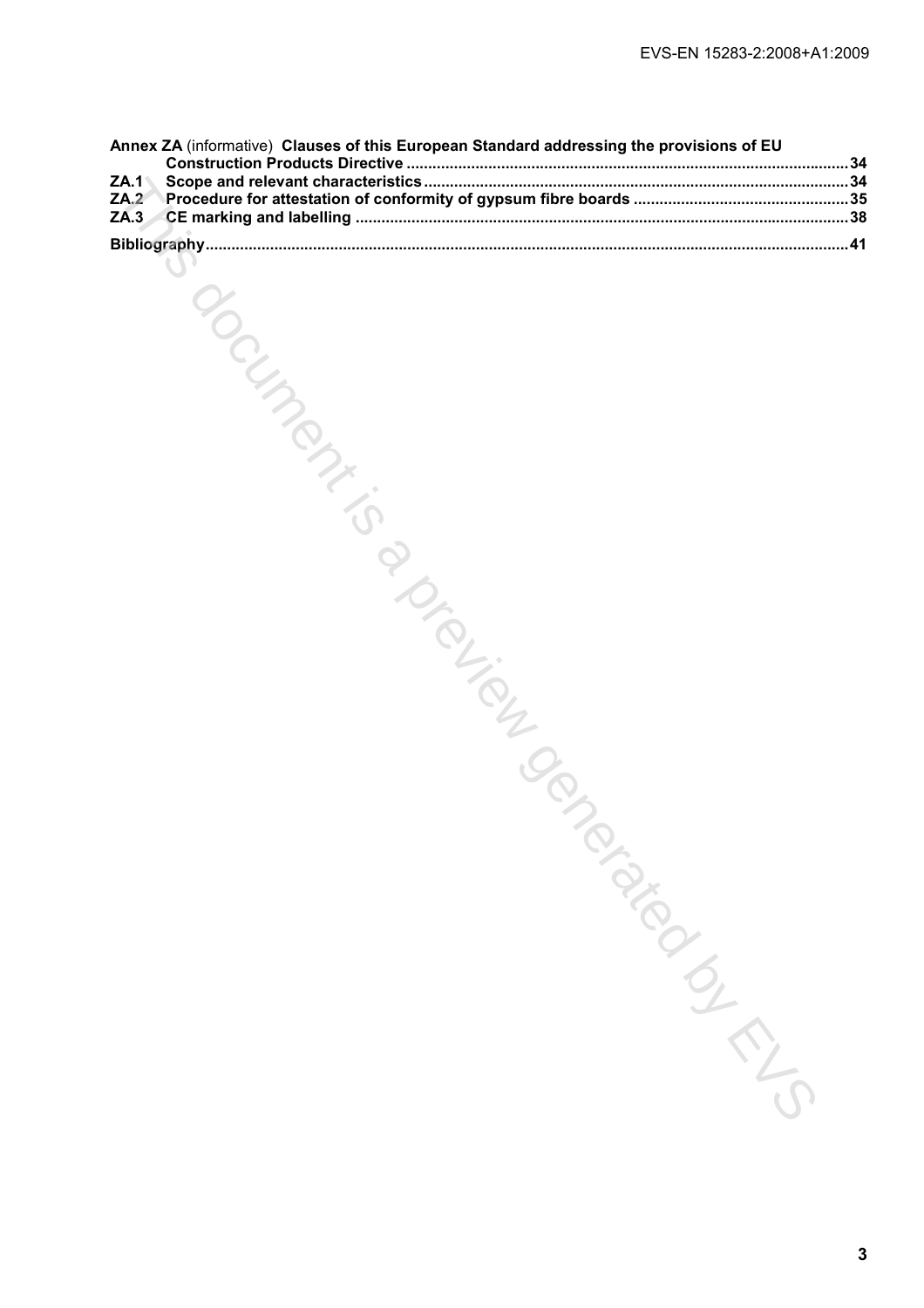# **Foreword**

This document (EN 15283-2:2008+A1:2009) has been prepared by Technical Committee CEN/TC 241 "Gypsum and gypsum based products", the secretariat of which is held by AFNOR.

This European Standard shall be given the status of a national standard, either by publication of an identical text or by endorsement, at the latest by February 2010, and conflicting national standards shall be withdrawn at the latest by February 2010.

This document includes Amendment 1, approved by CEN on 2009-08-19.

This document supersedes EN 15283-2:2008.

The start and finish of text introduced or altered by amendment is indicated in the text by tags  $\mathbb{A}_1$ .

Attention is drawn to the possibility that some of the elements of this document may be the subject of patent rights. CEN [and/or CENELEC] shall not be held responsible for identifying any or all such patent rights.

This standard includes two parts:

- *Part 1: Gypsum boards with mat reinforcement*
- *Part 2: Gypsum fibre boards*

This document has been prepared under a mandate given to CEN by the European Commission and the European Free Trade Association and supports essential requirements of EU Directive 89/106.

For relationship with EU Directive(s) see informative Annex ZA which is an integral part of this document.

According to the CEN/CENELEC Internal Regulations, the national standards organizations of the following countries are bound to implement this European Standard: Austria, Belgium, Bulgaria, Cyprus, Czech Republic, Denmark, Estonia, Finland, France, Germany, Greece, Hungary, Iceland, Ireland, Italy, Latvia, Lithuania, Luxembourg, Malta, Netherlands, Norway, Poland, Portugal, Romania, Slovakia, Slovenia, Spain, Sweden, Switzerland and the United Kingdom.

THIS DOCK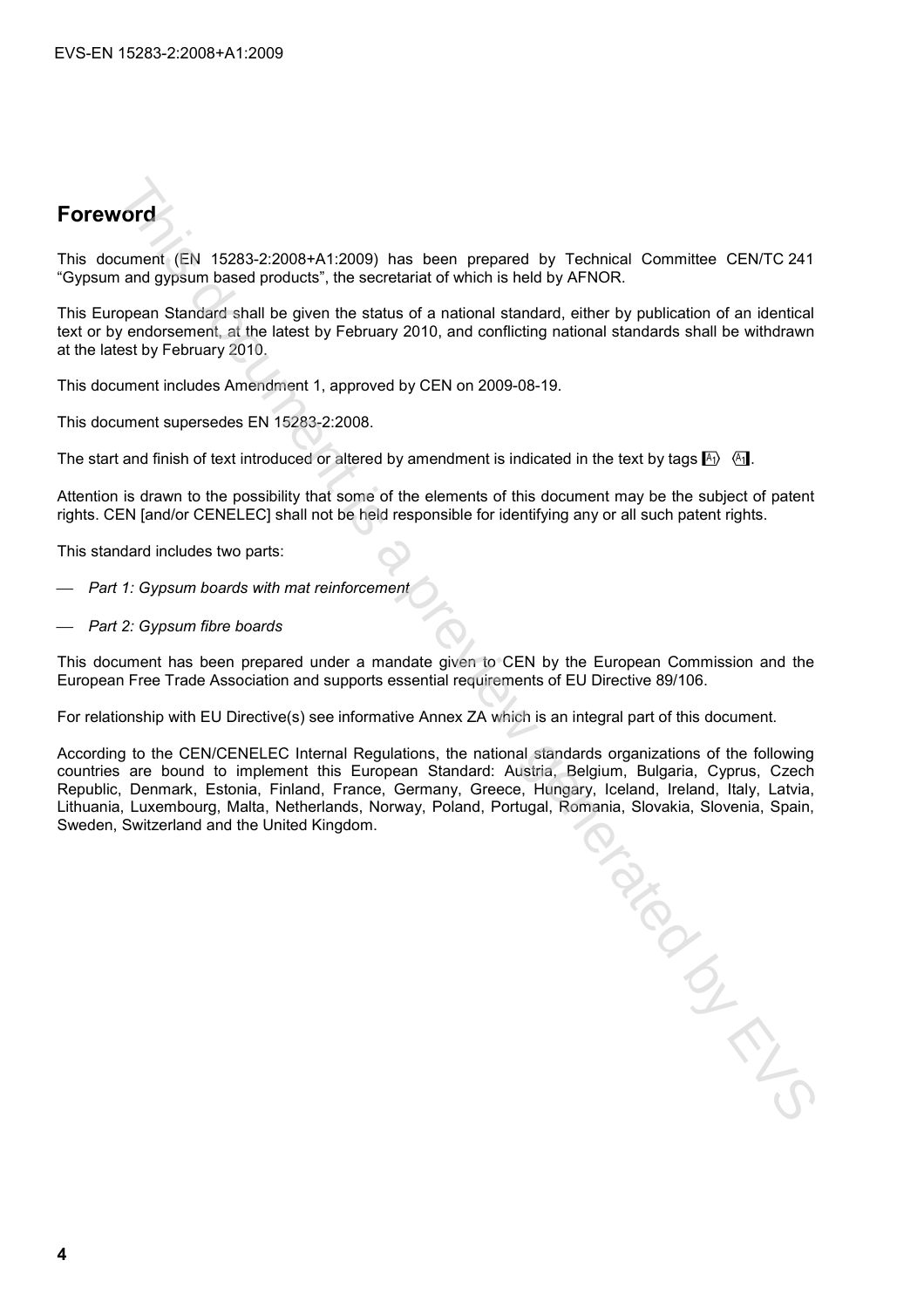

# **Diagram 1 — Families of gypsum products**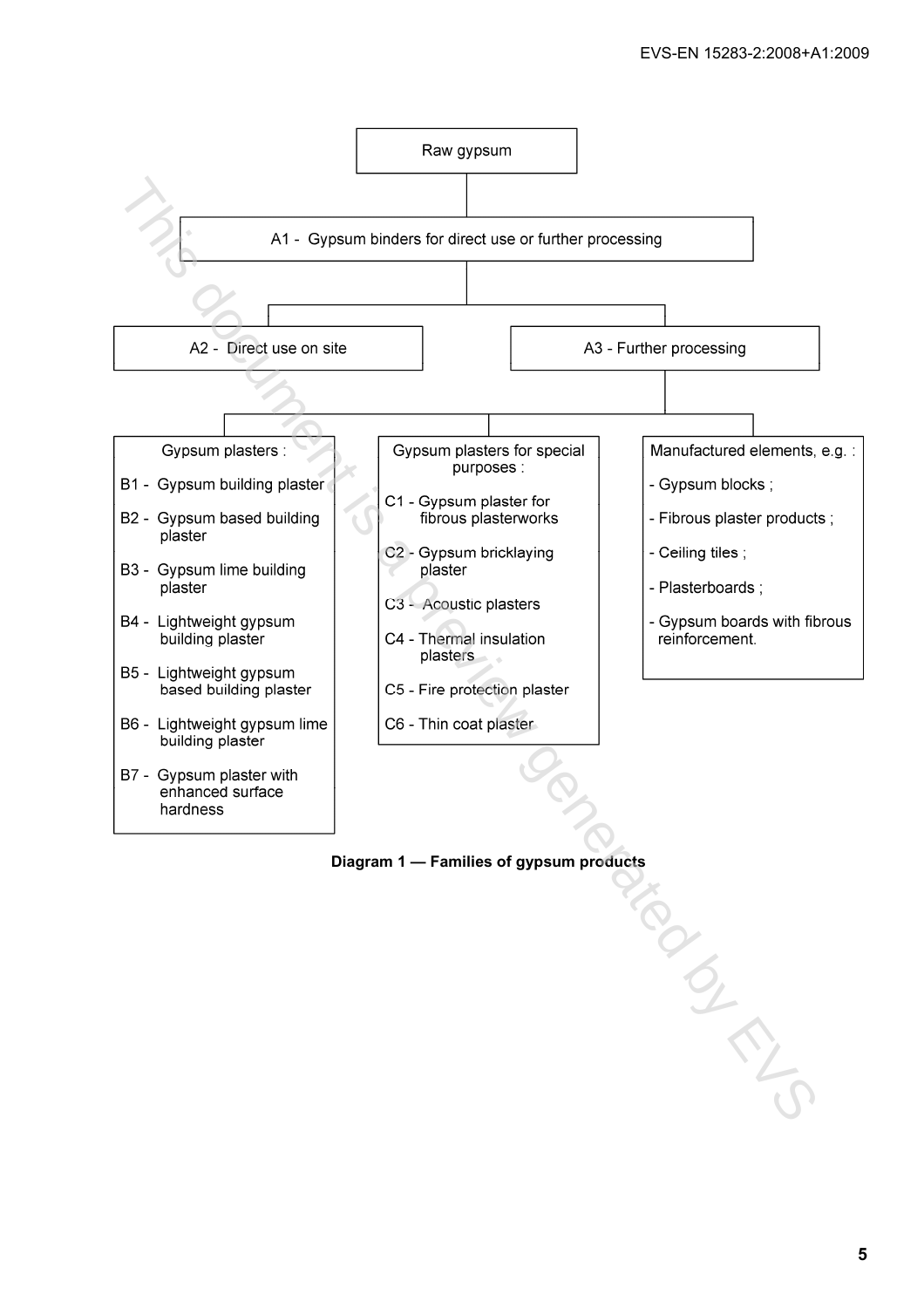

**Diagram 2 — Family of ancillary products**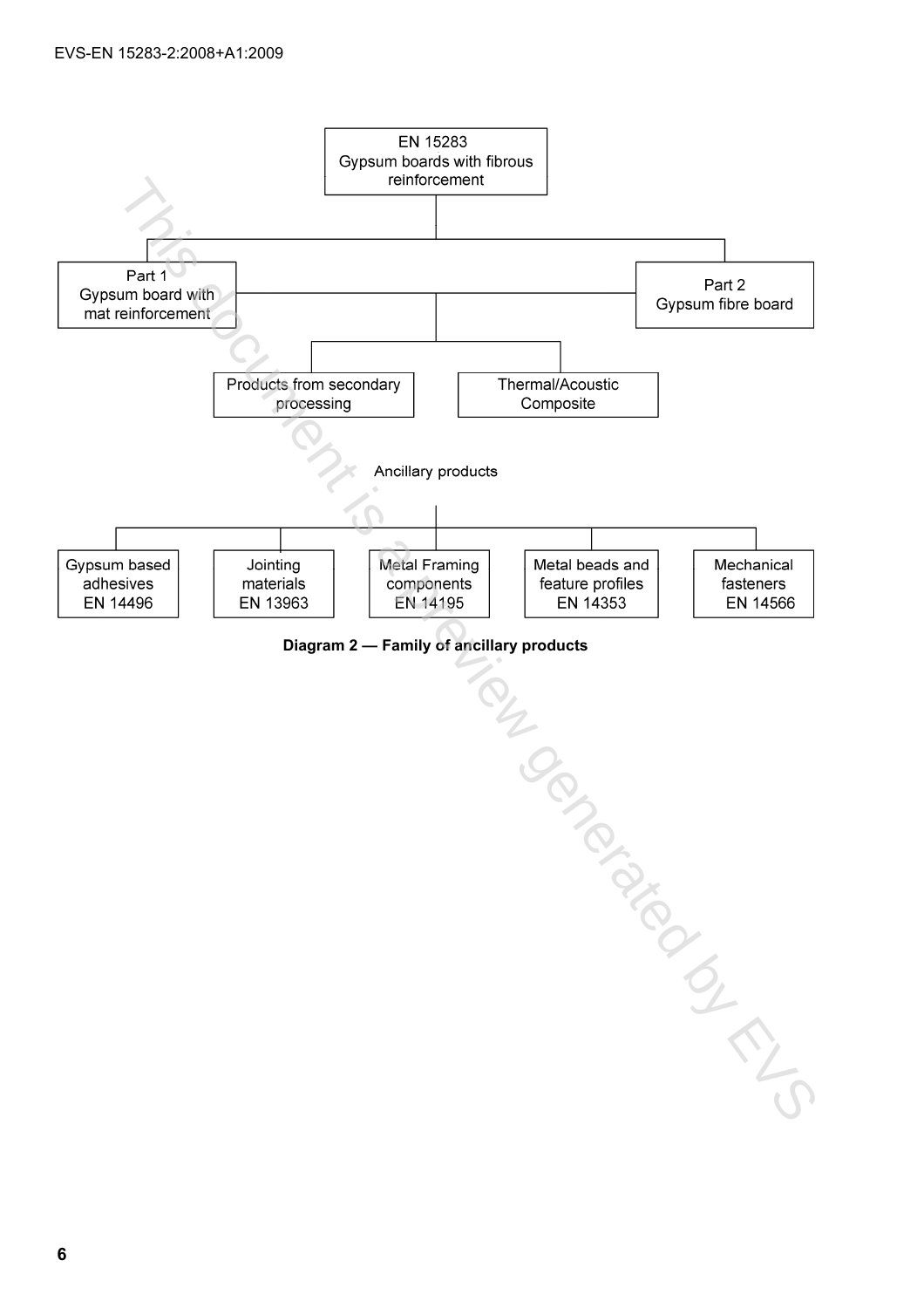# **Introduction**

Gypsum fibre boards are composed of set gypsum plaster core reinforced with fibres which may be inorganic and/or organic, dispersed in the core to form flat rectangular boards. Admixtures and fillers may also be present. They are usually continuously produced on an industrial scale.

The properties of gypsum fibre boards make them particularly suitable for use in situations where there are requirements for fire protection, sound, thermal insulation or shear strength.

Gypsum fibre boards may be fixed by various methods e.g. nailing, screwing, stapling or sticking with gypsum based or other adhesives. They may also be inserted in a suspended ceiling system or laid in floor constructions.

Gypsum fibre boards may be finished with direct surface decoration or gypsum plaster.

They may be further processed into a range of other products. The Contribution of the Contribution of the Contractor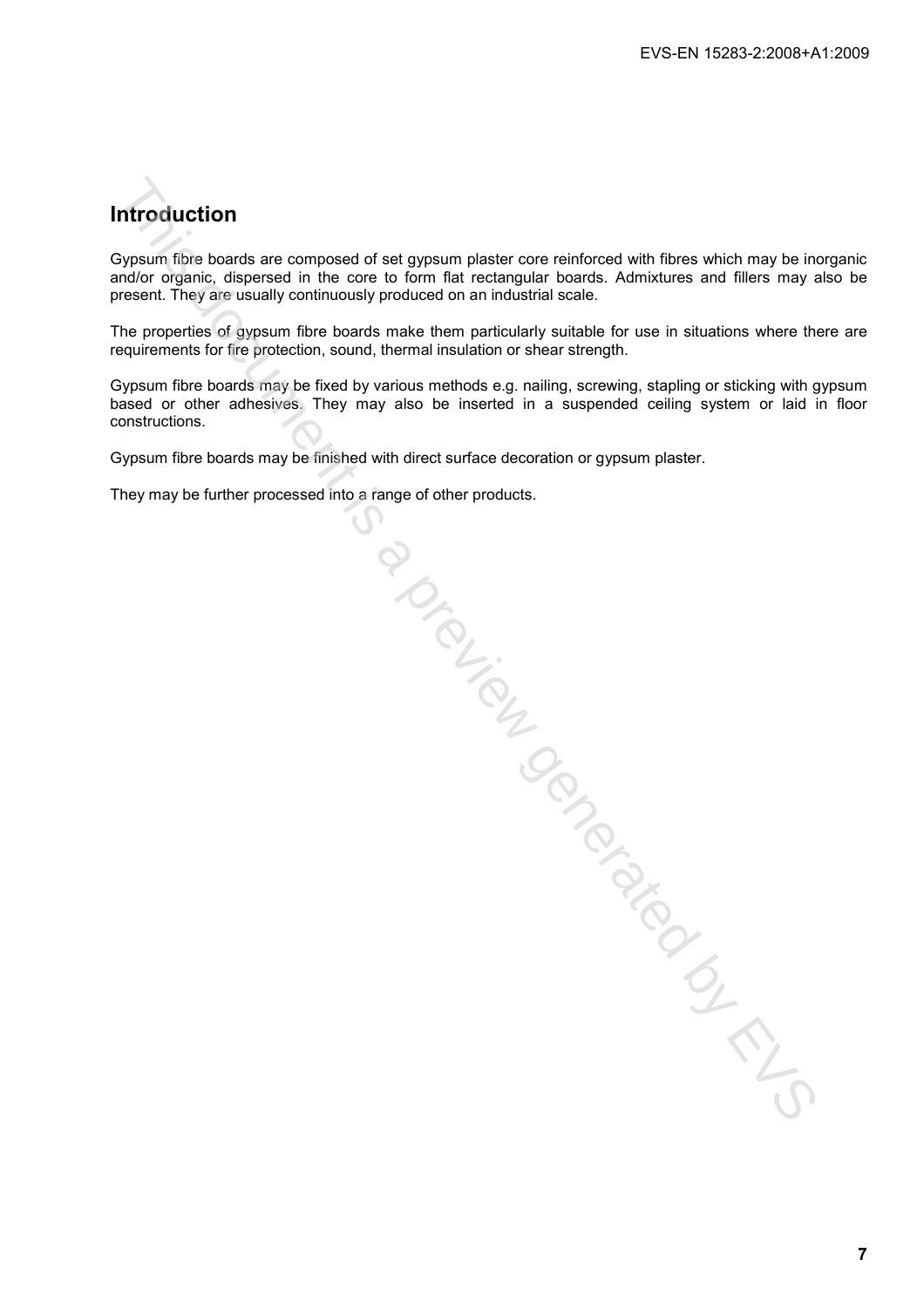# **1 Scope**

This European Standard specifies the characteristics and performance of gypsum fibre boards intended to be used in building construction works including those intended for secondary manufacturing operations. It includes boards designed to receive either direct surface decoration or gypsum plaster.

Gypsum fibre boards are selected for use according to their type, size, thickness and edge profile. The boards may be used for example, to provide dry lining finishes to walls, to fixed and suspended ceilings, to partitions, or as cladding to structural columns and beams. Other uses may be for floors and sheathing applications.

This European Standard covers the following product performance characteristics: reaction to fire, water vapour permeability, flexural strength, and thermal resistance.

The following performance characteristics are linked to systems assembled with gypsum fibre boards: shear strength, fire resistance, impact resistance, direct airborne sound insulation, acoustic absorption. If required, tests have to be done according to the corresponding European test methods on assembled systems simulating the end use conditions. opens Standard specifies the characteristics and performance of gypsum fixer boards intended to be<br>boards subsplacing response to the distinge theorem integral considers a previous objects. It<br>considers documents for the c

This European Standard also covers additional technical characteristics that are of importance for the use and acceptance of the product and the reference tests for these characteristics.

It provides for evaluation of conformity of the product to this EN.

This European Standard does not cover gypsum fibre boards that have been subject to any secondary manufacturing operations (e.g. insulating composite panels, boards with thin lamination etc.).

Products covered by EN 520 or EN 13815 are excluded.

# **2 Normative references**

The following referenced documents are indispensable for the application of this document. For dated references, only the edition cited applies. For undated references, the latest edition of the referenced document (including any amendments) applies.

**A) EN 338 (A), Structural timber — Strength classes** 

EN 12524, *Building material and products — Hygrothermal properties — Tabulated design values*

EN 12664, *Thermal performance of building materials and products — Determination of thermal resistance by means of guarded hot plate and heat flow meter methods — Dry and moist products of medium and low thermal resistance*

EN 13501-1, *Fire classification of construction products and building elements — Part 1: Classification using data from reaction to fire tests*

EN 13501-2, *Fire classification of construction products and building elements — Part 2: Classification using data from fire resistance tests, excluding ventilation services* 

EN 13823, *Reaction to fire tests for building products — Building products excluding floorings exposed to the thermal attack by a single burning item*

EN 13963, *Jointing materials for gypsum plasterboards — Definitions, requirements and test methods* 

EN 14195, *Metal framing components for gypsum plasterboard systems — Definitions, requirements and test methods* 

EN 20535, *Paper and board — Determination of water absorptiveness — Cobb method (ISO 535:1991)*